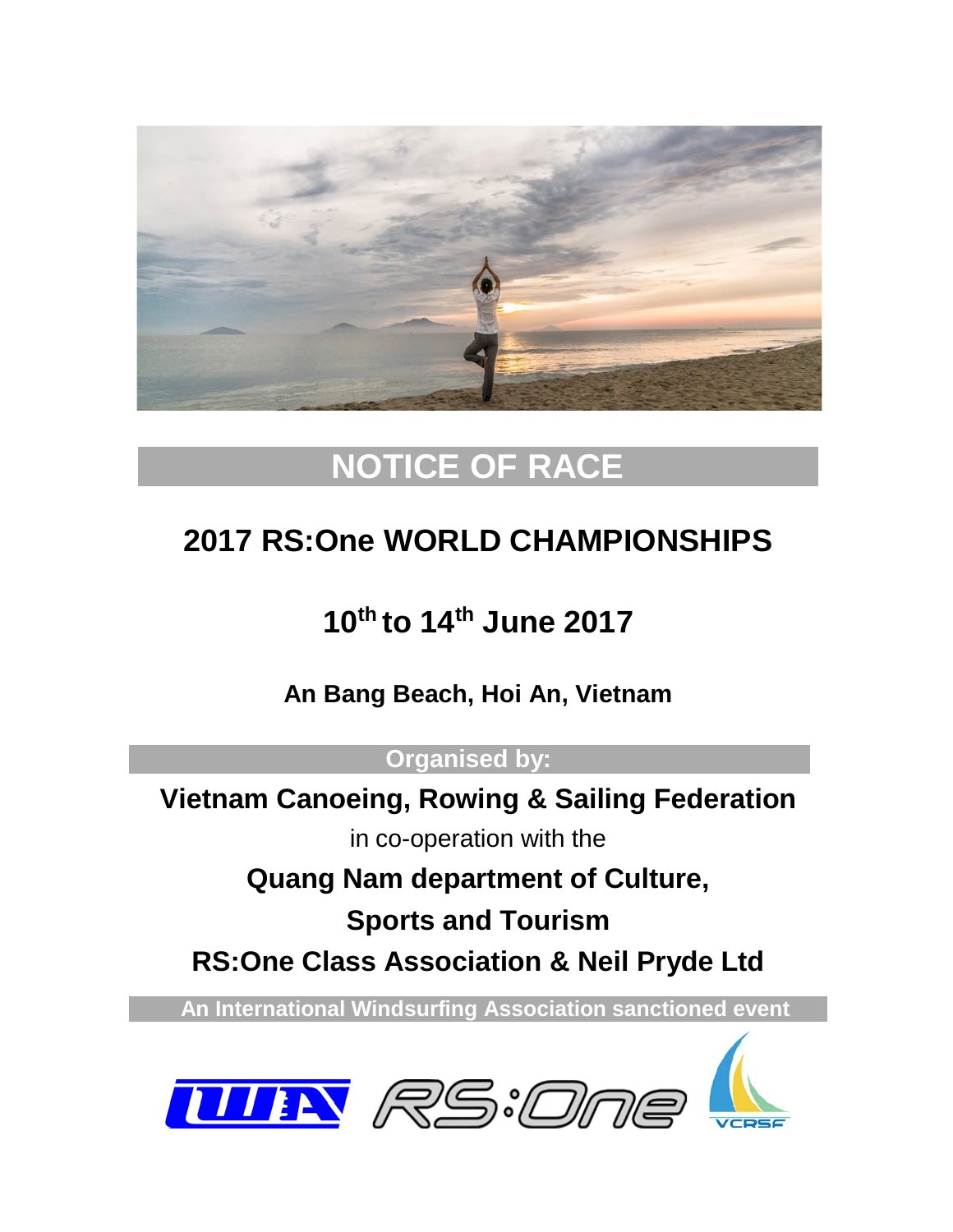# **1 RULES**

- 1.1 The event will be governed by the rules as defined in the Racing Rules of Sailing -Windsurfing Competition Rules (WCR).
- 1.2 The RS:One Championship Rules shall apply.
- 1.3 No national prescriptions will apply.
- 1.4 If there is a conflict between languages the English text will take precedence.

# **2 ADVERTISING**

- 2.1 Sailors may be required to display advertising supplied by the organising authority. World Sailing Regulation 20 'Advertising Code' shall apply.
- 2.2 Event branding shall be worn at all times when afloat, and as requested by the organizers during media interviews and during the prize giving.

# **3 DIVISIONS**

3.1 **Gender Divisions:** Men and Women.

# 3.2 **Age Divisions**:

- 3.2.1 An "Espoir" shall be under 22 years of age (born 1996 or later).
- 3.2.2 A "Master" shall be over 40 years of age (born 1976 or earlier).
- 3.2.3 A "Grandmaster" shall be over 55 years of age (born 1961 or earlier).
- 3.3 A minimum of 5 competitors isrequired to validate a division.

# **4 ELIGIBILITY AND ENTRY**

- 4.1 Entries shall meet the requirements of World Sailing Regulation 19 Eligibility Code.
- 4.2 Competitors shall be members of a National Class Association which is a paid up member of the relevant international class association, or of the IWA. Membership formalities can be completed on site.
- 4.3 Eligible competitors may [enter online](https://registration.internationalwindsurfing.com/en/events/register/id/91) credit/debit card or bank transfer payment required. Online entry will close on 3<sup>rd</sup> June 2017.
- 4.4 An entry is not valid until the entry fee is paid.
- 4.5 The following shall be presented at event registration:
	- Evidence of valid third party insurance
	- Proof of age
	- [Parental Permission](http://www.internationalwindsurfing.com/userfiles/documents/Parental_Permission_Form_RSOne_Worlds_2017.pdf) Form *for those under age of 18*
- 4.6 Support personnel ma[y register online.](https://registration.internationalwindsurfing.com/en/events/register/id/92) The following shall be presented at event registration:
	- Boat Driving Licence (if applicable)
	- Evidence of valid third party insurance
- 4.7 Competitors are required to bring national flags and anthems for the prize giving ceremony.

# **5 FEES**

- 5.1 The required competitor entry fee is 160 euro if paid by **May 12th.**
- 5.2 Late competitor entriesmay be surcharged 30 euro.
- 5.3 Coach/team support registration fee is 30 euro.
- 5.4 Entry fees paid at registration shall be paid in cash.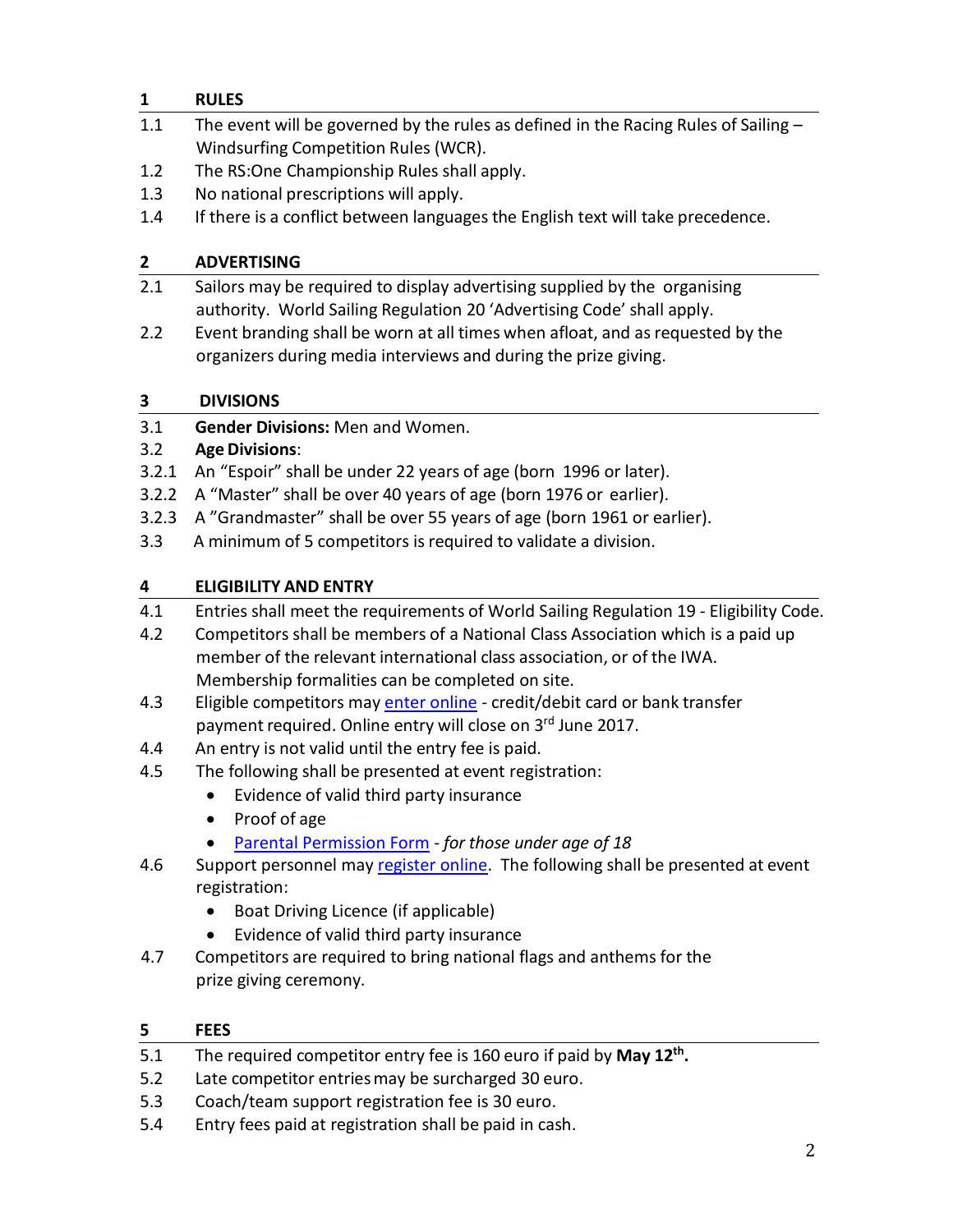5.5 For charter and charter fees see Additional Info.

### **6 RACE FORMAT**

- 6.1 The Championship shall be a multi-format, *racing,* "open entry" event.
- 6.2 Men and women may race separately.
- 6.3 Three races are required to validate the Championship.

| 7   | <b>SCHEDULE</b>                                                                                    |           |                                   |  |
|-----|----------------------------------------------------------------------------------------------------|-----------|-----------------------------------|--|
| 7.1 | Friday 9 June                                                                                      |           | <b>Arrival &amp; Training</b>     |  |
|     | Saturday 10 June                                                                                   | 0900-1200 | Registration                      |  |
|     |                                                                                                    | 1300      | Skippers meeting                  |  |
|     |                                                                                                    | 1400      | First possible warning signal     |  |
|     | Sunday 11 June                                                                                     | 1000      | First possible warning signal     |  |
|     |                                                                                                    | 1930      | Opening ceremony                  |  |
|     | Monday 12 June                                                                                     | 0930      | First possible warning signal     |  |
|     | to Wednesday 14 June                                                                               |           |                                   |  |
|     | Wednesday 14 June                                                                                  | 1700      | Last possible warning signal      |  |
|     |                                                                                                    | 1930      | Closing ceremony and prize giving |  |
| ר ד | المسمح ومناعيله وملهمه اممواطن الباري وممتله وبالروم فالمومود وسمعتما بالبران والروم والرومس وسمعا |           |                                   |  |

7.2 There may be a daily skippers meeting, the time published on the Notice Board.

### **8 EQUIPMENT & EQUIPMENT INSPECTION**

- 8.1 An Equipment Inspection Form shall be completed by the end of registration.
- 8.2 Equipment inspections may be made at any time during the event.
- 8.3 Unless otherwise directed by the organising authority, boards and equipment shall be launched and retrieved from the designated area at the event site.

#### **9 SAILINGINSTRUCTIONS**

The sailing instructions (SI's) will be available upon registration. Any changes to the SI's shall be approved by the Class Representative at the event.

# **10 COURSES**

Courses will be as described in the sailing instructions.

# **11 INTERNATIONAL JURY**

An International Jury may be appointed in accordance with WCR Appendix N. There shall be no appeal from their decisions in accordance with WCR 70.5.

#### **12 SCORING**

Scoring will be according to the WCR Appendix A.

# **13 COACHES & SUPPORT BOATS**

Coaches and support boats shall be registered with the organiser. Support boat drivers shall have a valid boat licence and third party liability insurance.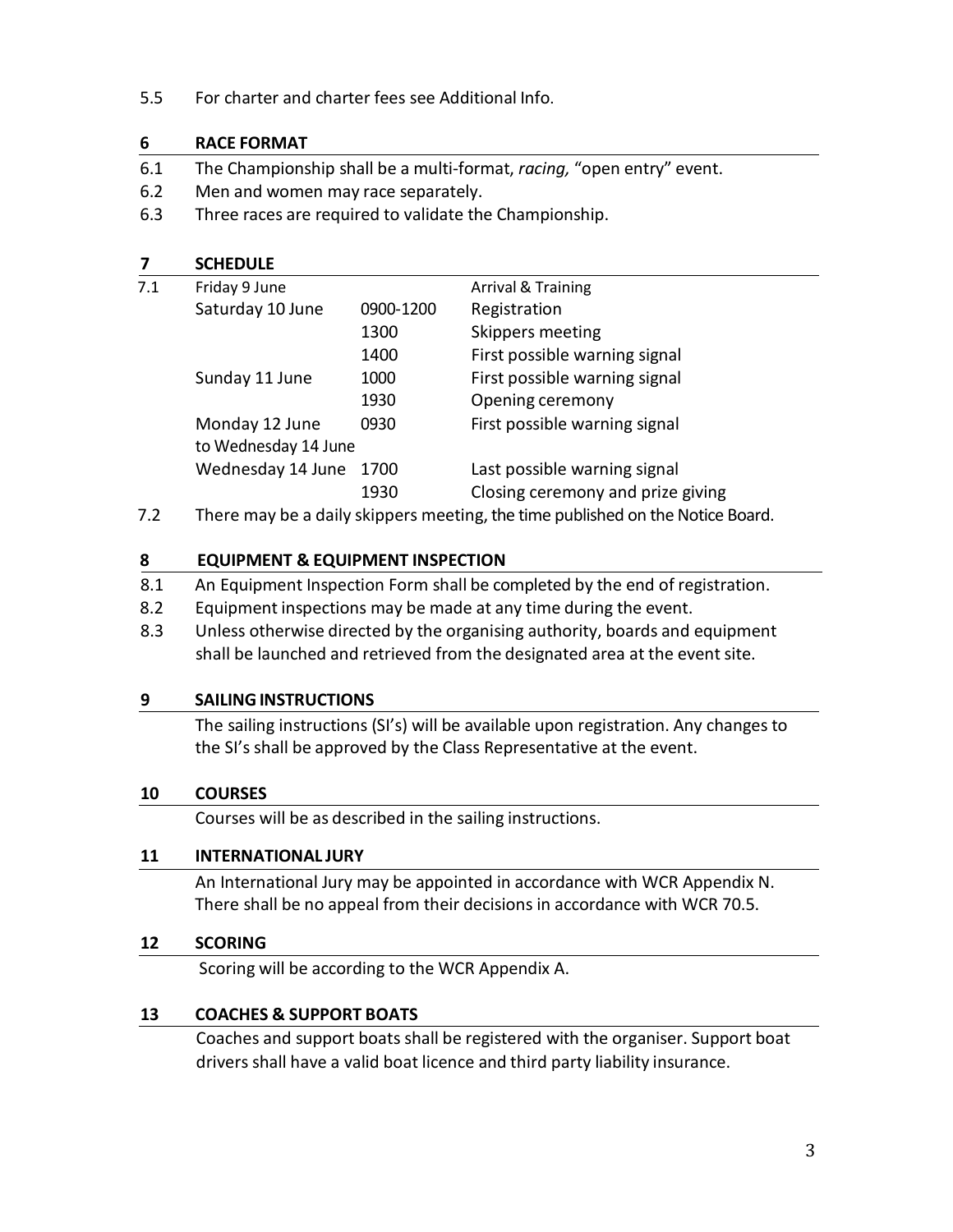#### **14 SAFETY**

Support boat crew, and, if conditions require it, competitors, will wear a personal flotation device that conforms to the minimum standard of ISO12402-5 (level 50).

#### **15 PRIZES**

- 15.1 Prizes may be awarded to the first 3 competitors of each valid division.
- 15.2 The first man and woman will be declared "**2017 RS:One World Champion**".

#### **16 OFFICIAL CEREMONIES**

Competitors are requested to attend the event's social functions; however, the organising authority may refuse entry to those whose standard of attire is not commensurate with the occasion. **Prize winners may forfeit prizes for nonattendance at the prize giving ceremony.**

# **17 DISCLAIMER OF LIABILITY**

Competitors participate in the event entirely at their own risk, see WCR 4 - Decision to Race. The organising authority or any of their officials or representatives or the sponsors or their officials or representatives will not accept any liability for material damage or personal injury or death sustained in conjunction with or prior to, during or after the event.

### **18 INSURANCE**

Each participating competitor/support boat driver shall be insured with valid third party liability insurance with a minimum cover of 1,000,000 euro per event.

#### **19 RIGHT TO USE NAME AND LIKENESS**

In registering for the event, competitors automatically grant to the Organising Authority the right in perpetuity to make, use and show from time to time at their discretion, any motion pictures, still pictures and live, taped or filmed television and other reproduction of them, taken during the period of the event, for the said Event as defined in the Notice of Race and Sailing Instructionsin which he/she participates without compensation.

# **20 FURTHER INFORMATION**

- 20.1 Registration will be at Secretariat located at the: **Vietnam Canoeing, Rowing and Sailing Federation (VCRSF)** No. 36 Tran Phu street, Ba Dinh district, Hanoi, Vietnam Email: [vcrsf@vnn.vn;](mailto:vcrsf@vnn.vn) [duong.vcrsf@gmail.com](mailto:duong.vcrsf@gmail.com) Tel: (+84)437475908; (+84)975696368.
- 20.2 For further venue information please contact: **Vietnam Canoeing, Rowing and Sailing Federation (VCRSF)** No. 36 Tran Phu street, Ba Dinh district, Hanoi, Vietnam Email: [vcrsf@vnn.vn;](mailto:vcrsf@vnn.vn) [duong.vcrsf@gmail.com](mailto:duong.vcrsf@gmail.com) Tel: (+84)437475908; (+84)975696368.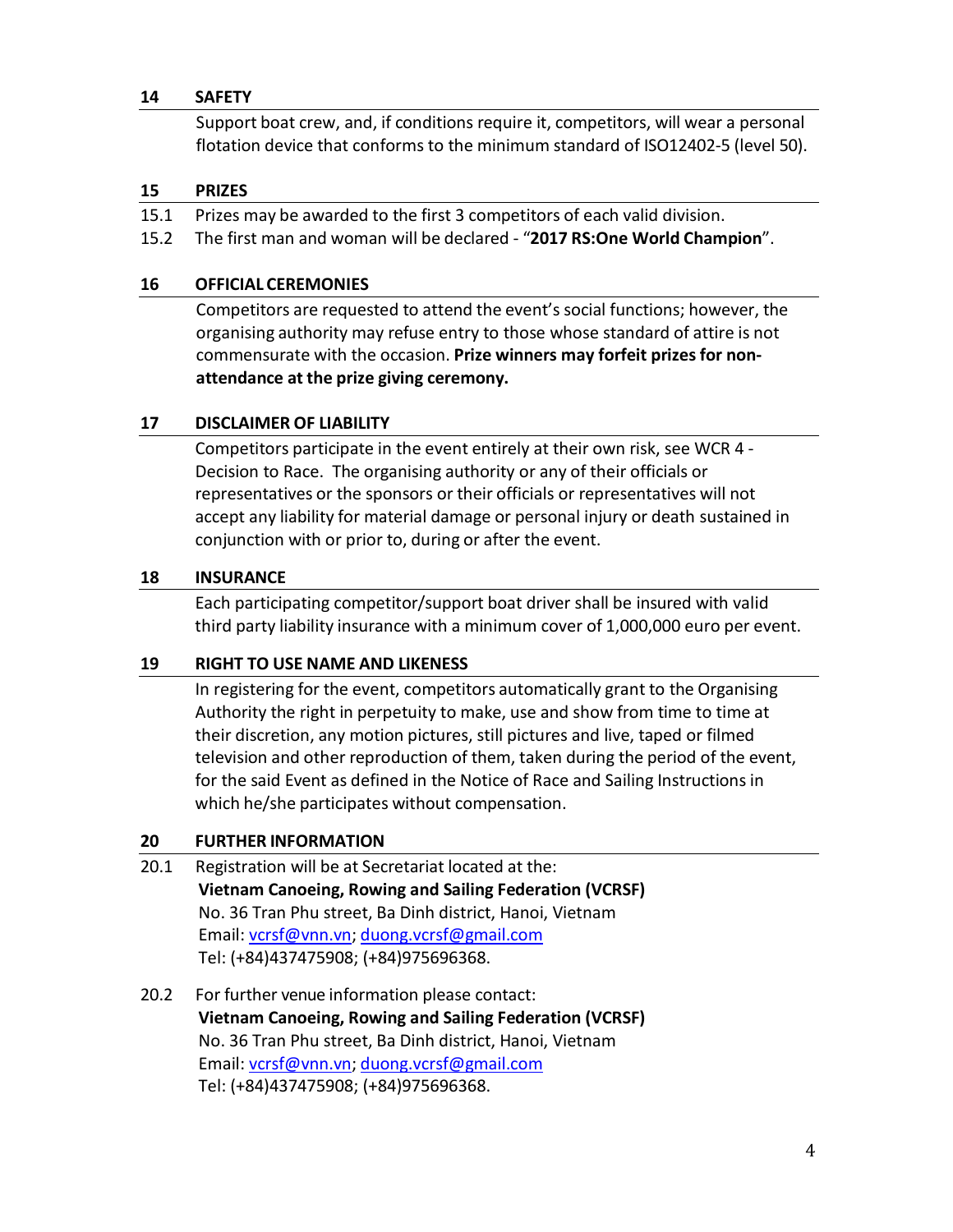### **ADDITIONAL INFORMATION SHEET**

The following information is not part of the rules for the Event.

Local Organizing Committee (OC) **Mrs. Duong Hong Hanh – Chief of Secretariat Vietnam Canoeing, Rowing and Sailing Federation** No. 36 Tran Phu street, Ba Dinh district, Hanoi, Vietnam Email: [vcrsf@vnn.vn;](mailto:vcrsf@vnn.vn) [honghanh7882@yahoo.com.vn](mailto:honghanh7882@yahoo.com.vn) Tel: (+84)437475908

#### **A ACCOMMODATION**

**Location:** Little Hoi An Boutique Hotel and Spa All the participants to the 2017 RS:One world championships will be accommodated in The Little Hoi An boutique Hotel and Spa which is 45minutes away from Danang international airport (DAD) by bus.



Conveniently located in the centre of Hoi An,

The Little Hoi An Boutique Hotel and Spa offers commitment of traditional setting that reflects the culture and tradition of subtleness, dedicate service and attention to details.

#### **Further information:**

The Organizing Committee arrange accommodation in the centre of Hoi An city, 06 km away from the competition center around 15 minutes by bus.

The full board accommodation fee is 100 USD/day/person/double room and 120 USD/day/person/single room including accommodation, 3 meals, drinking water, local transportation (airport-hotel-competition venue). The accommodation fee will be paid in cash to Vietnam Canoeing, Rowing and Sailing Federation upon arrival.

The official time for the championship will be checking in on June 9 and depart on June 15 2017, the earlier arrival and latter departure should be informed to the OC to ensure hotel booking arrangement.

Due to the fact that the 2017 RS:One Championships will be held on the occasion of the huge Quang Nam Festival which requires big demand of available rooms in the region, then all of your booking are requested to make before May 16, 2017. After that, the OC will not guarantee the accommodation booking.

#### **IMPORTANT:**

To assure the safety and convenience of meetings, local transportation and social function activities, all participants are highly recommended to stay in the official hotel named The Little Hoi An Boutique hotel and Spa. Your hotel booking request, please send as soon as possible to the local Organising Committee.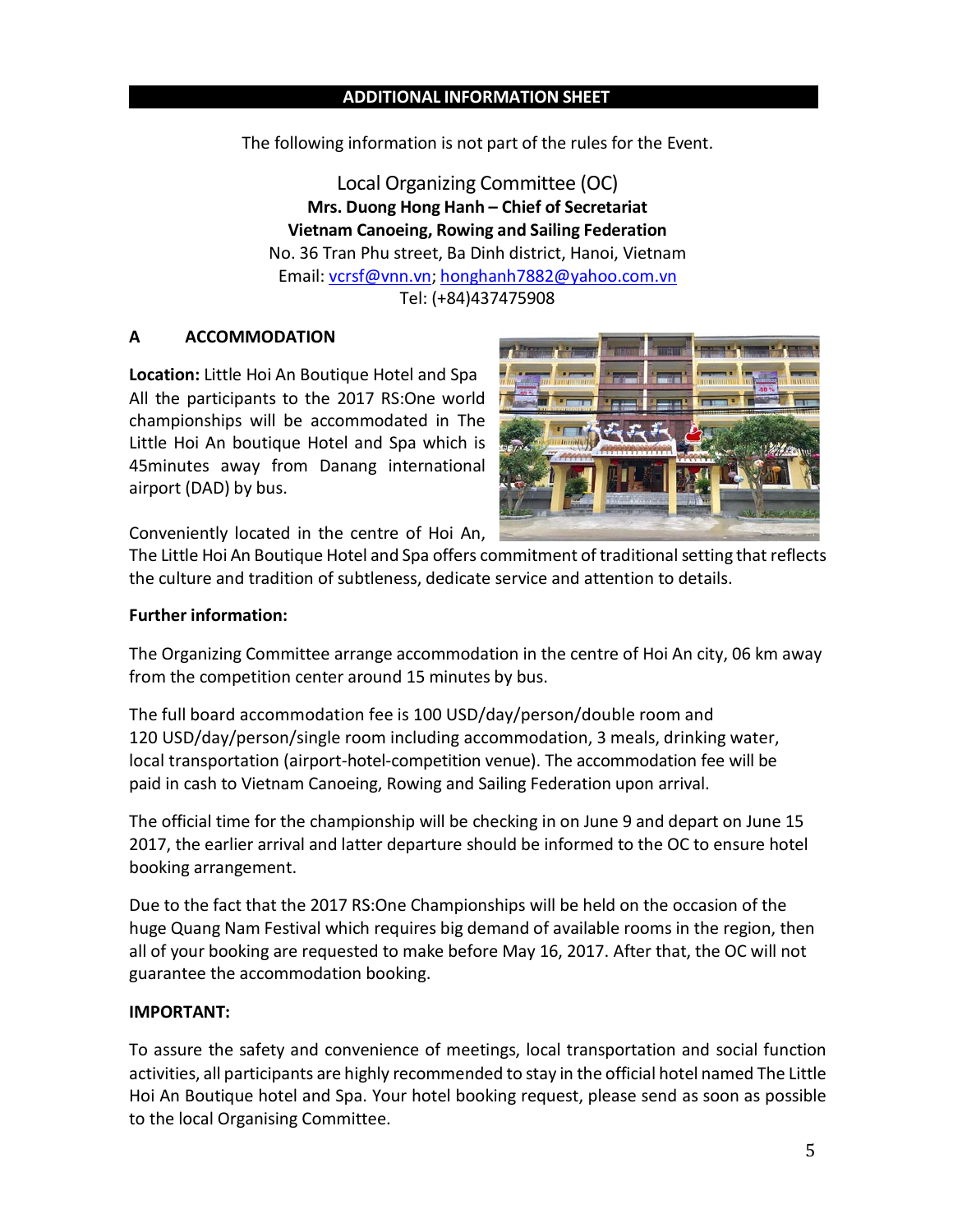Note: The OC will only support the local transportation (airport – hotel – competition venue) and be in charge of safety barrier for those who stay in the official hotel of Organizing committee.

# **B EARLYARRIVALS**

Competitors arriving early are advised that support can be provided. Please contact the local Organizing Committee.

# **C AIRPORT TRANSFERS**

The OC will arrange the pick-up service only from Danang international Airport (code: DAD), which is 20 km from the hotel and takes normally 50 minutes by bus.

# **D CHARTER EQUIPMENT** Contact – [rsone@internationalwindsurfing.com](mailto:rsone@internationalwindsurfing.com)

# **E VISA**

For those who need the support from OC with visa application to Vietnam, you are required to send us your passport copy and flight schedule accordingly. Please send requested documents to the local Organizing Committee.

# **F. VENUE INFORMATION**

Located on the banks of Hoai River, Little Hoi An Boutique Hotel & Spa is situated within 4 km of Cua Dai Beach. Providing free Wi-Fi, it also features an outdoor swimming pool and a hair and beauty salon with full spa treatments.

A piano is available at the lobby for guests to use. Guests can lounge by the pool bar, exercise at the fitness centre, or learn to cook authentic Vietnamese dishes. Staff at the 24-hour front desk can also assist guests with laundry/ironing services and room service.

Furnished with wooden flooring, air-conditioned rooms are equipped with a flat-screen TV, a desk, a minibar and tea/coffee making facilities. The bathroom includes a walk-in shower with free toiletries.

Gotwo Restaurant serves Vietnamese and Western cuisines by the bar and outdoor pool terrace.

Cam Pho is a great choice for travelers interested in city walks, old-town exploration and atmosphere. The languages are used here, including:

- Vietnamese
- French
- English

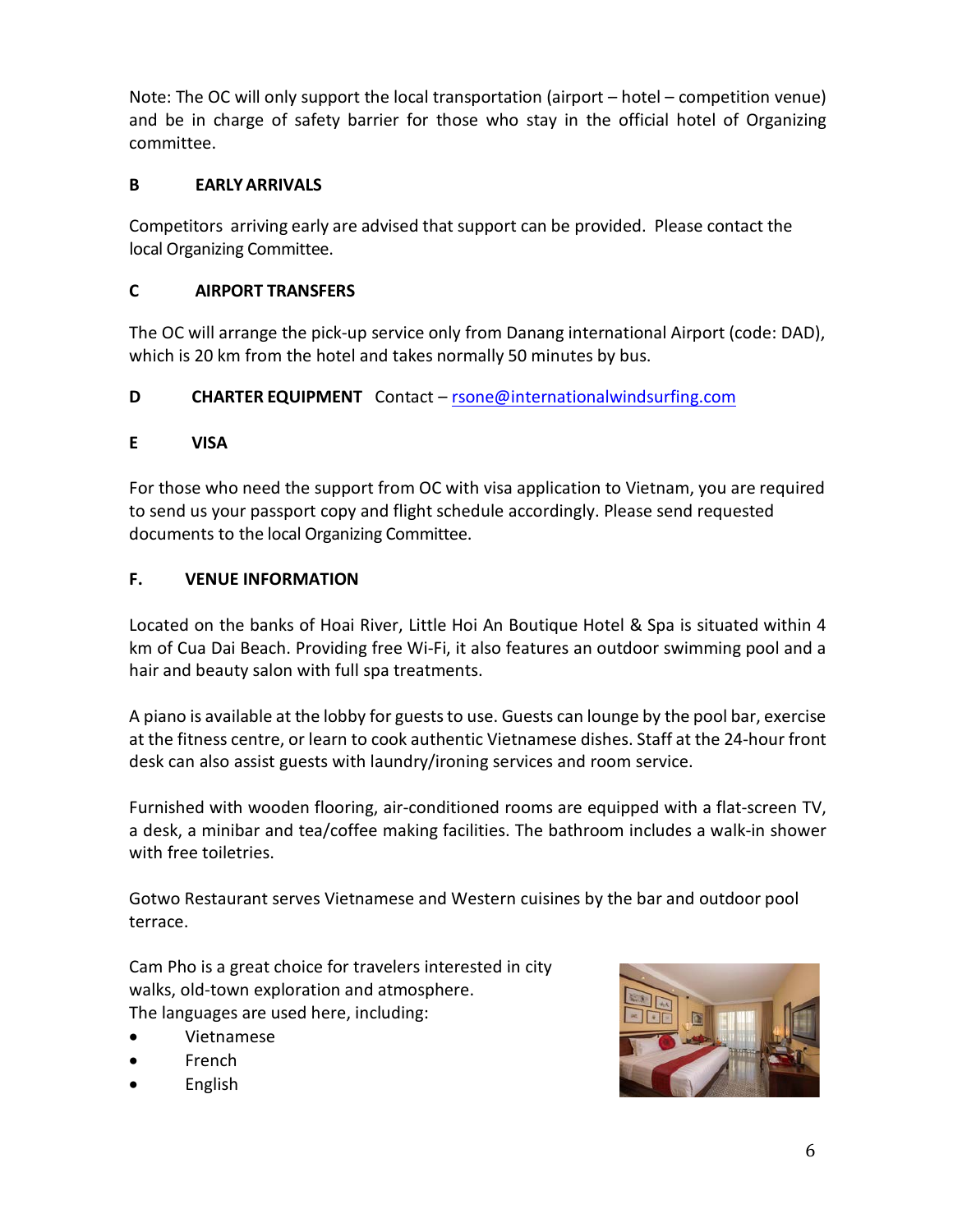#### **SURROUNDINGS**

#### **Closest landmarks**

Cam Pho temple 0.3km Cau temple (Japanese covered bridge) 0.3km Assembly Hall of the Cantonese Chinese Congregation 0.4km Tan Ky old house 0.5km Hoi An Ancient town 0.7km

#### **Most popular landmarks**

An Bang beach 4.7km Non Nuoc beach 15.2km Red Beach tourist area 15.3km Marble mountains 15.7km My An Beach 19.8km

#### **Restaurants and market**

Some famous restaurants very easy to find around 0.5km Little Hoi An bar Café 0.5km Hoi An local market Some minimart easy to find

### **Most favorable services**

#### **Outdoors**

Private Beach Area BBQ Facilities

#### **Pool and spa**

Indoor Pool (all year) Massage Spa Fitness Center

#### **Activities A**

Bicycle Rental (surcharge)

#### **Food & Drink**

Kid-friendly Buffet Kids' Meals Special Diet Meals (upon request) Snack Bar Buffet-Style Restaurant Restaurant With Dining Menu Bar